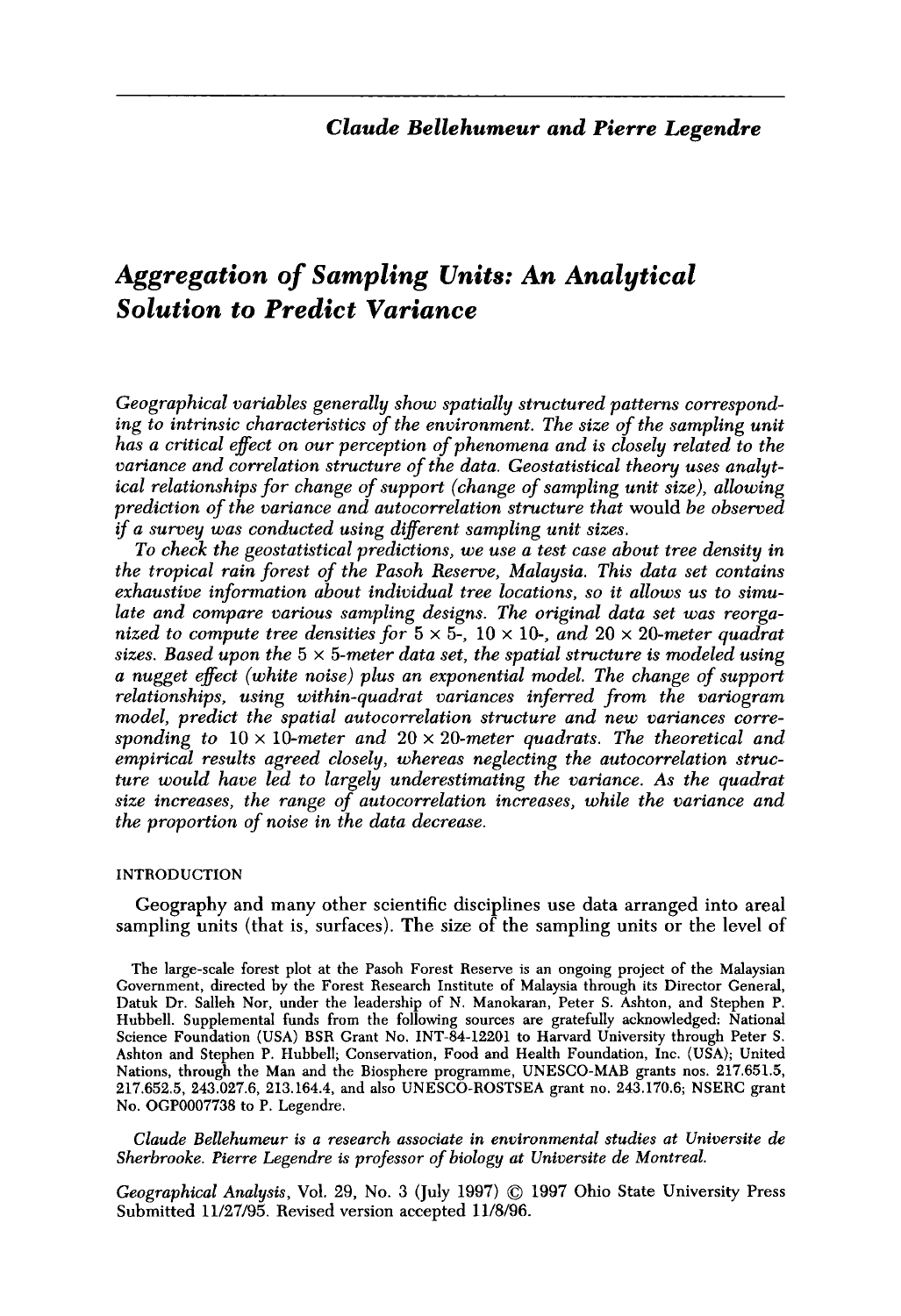aggregation of these units is an important component of the scale of an investigation and may critically influence our perception of phenomena spread out in space. Changing sampling unit size induces changes in the statistical parameters estimated for a population. This problem is very well known in geography and was studied among others by Openshaw (1977,1984), Dudley (1991), and Cressie  $(1991, pp. 284-89).$ 

Classical statistical and geostatistical theories give analytical solutions to predict the change in variance due to different sampling unit sizes. Classical statistical theory works well to predict these changes when the hypothesis of independence of the sampling units is valid (no spatial autocorrelation in the data). This, however, is rarely the case in geographical sciences. Most variables relating to spatial environments present spatial structures such as gradients, patches, trends, etc. These structures can exist at many scales and correspond to intrinsic features of the environment.

This paper presents a simple analytical method, already known in geostatistics, to perform change of support operations enabling the prediction of the statistical parameters and features of the spatial autocorrelation structure resulting from the aggregation of sampling units (Journel and Huijbregts 1978; Cressie 1991). The method considers the within-unit variance which is calculated from a variogram model. We will study a rain forest plot of Malaysia as a test case, using the variable "tree density" for different quadrat sizes. A tract of mapped forest (1 kilometer long and 0.5 kilometer wide), located at 102'18' W and  $2°55'$  N, was established in the Pasoh Reserve, Malaysia, to monitor longterm changes (Kochummen, LaFrankie, and Monokaran 1991). The survey enumerated all trees and positioned each one by geographic coordinates. We reorganized the data into nonoverlapping quadrat units and calculated tree densities (number of trees per square meter in a quadrat) corresponding to  $5 \times 5$ - $10 \times 10$ -, and  $20 \times 20$ -meter quadrats.

## **METHODS**

## *Changing Sampling Unit Size*

Several scientific disciplines dealing with data spread out in space have observed that the sampling unit size influences the estimates of the statistical parameters of a population. Chou (1991), Openshaw (1984), and Clark and Avery (1976), among others, pointed out that census data are frequently aggregated over geographical areas, and the aggregation level influences the statistical parameters of a distribution. The simultaneous change of the sampling unit size and the variance of plant density have been extensively used, in plant community analysis, to measure empirically the occurrence of spatial patterns at several scales (among others, Greig-Smith 1952, Ludwig and Goodall 1978). Levin (1992) presents empirical results concerning the description of ecosystems, which show the complexity of the relationships between the variance and the sampling unit size when the spatial pattern displays spatial autocorrelation structures. In the field of remote sensing, Marceau, Howarth, and Gratton (1994) resampled remote sensing images to different spatial resolutions and deduced empirical relationships between variances and spatial resolutions. These studies, however, construct specific empirical relationships and do not provide a general framework to make predictions of statistical and spatial structure parameters.

Classical statistical relationships attempt to predict the change in variance due to different sizes of sampling units. If one neglects spatial correlation, a classical relationship suggests that the variance of aggregated samples should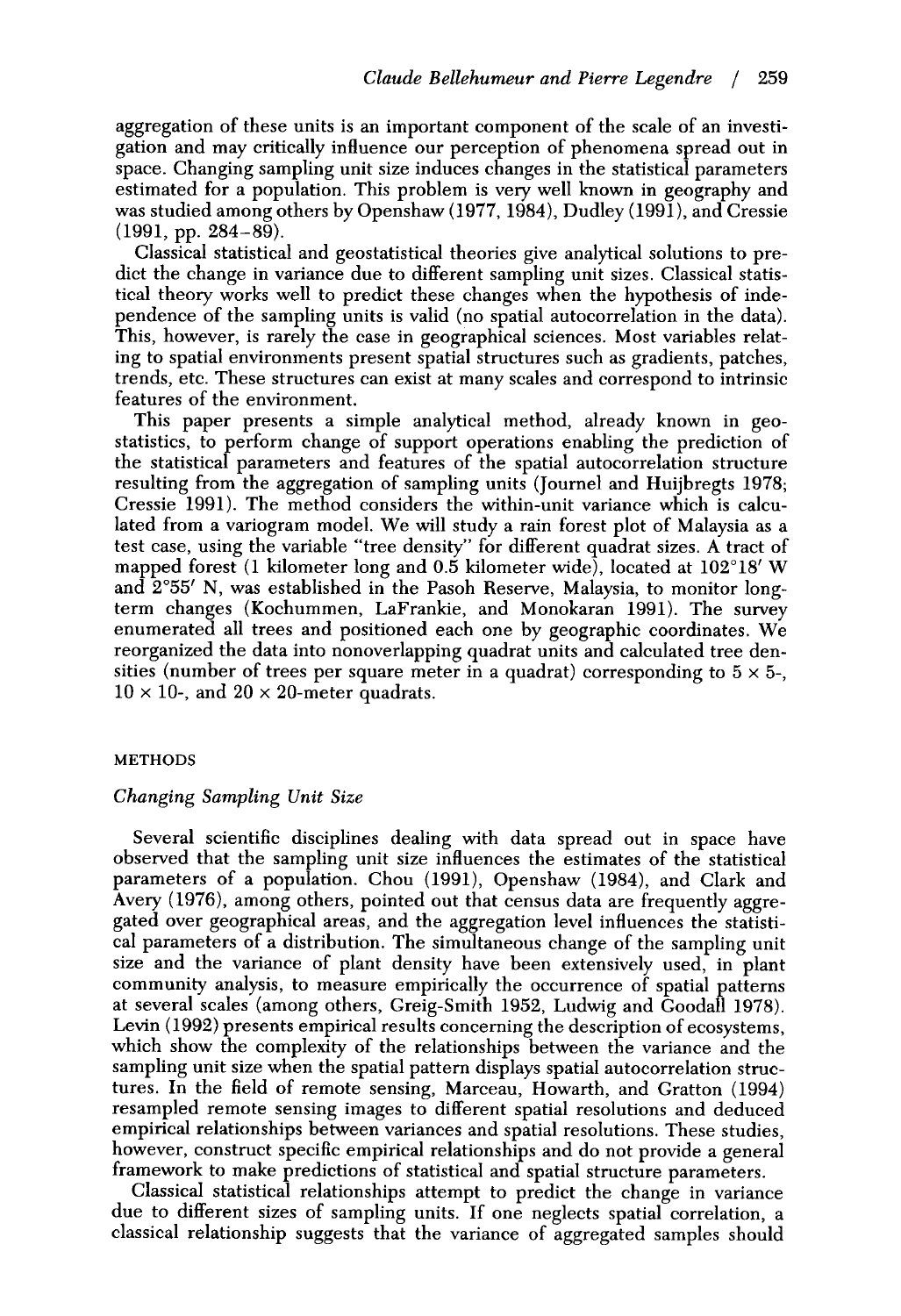decrease linearly with the number of sampling units in an aggregated sample:

$$
Var(V_{\text{Age}}|A) = Var(v|A)/N
$$
\n(1)

where  $Var(V_{Agg}|A)$  is the variance of the aggregated samples  $V_{Agg}$  in area A,  $Var(v|A)$  is the original variance of the sampling units *v* in the same area, and *N* is the number of aggregated sampling units. An aggregated sample is formed by combining several sampling units into a single sample. This relationship is only valid for homogeneous areas where sampling units are independent of each other. It is necessary to consider the spatial structure of phenomena in order to correctly predict the effect of aggregation on the statistical parameters of a distribution.

## *Spatial Structure*

Several techniques have been developed for the description of spatial patterns of populations (Cliff and Ord 1981; Haining 1990). The variogram is a tool to characterize the spatial variability of a variable distributed across a geographic area. The traditional estimator of the variogram is defined as (Journel and Huijbregts 1978, pp. 26-40; Cressie 1991, p. 40):

$$
\gamma^*(\mathbf{h}) = (2N(\mathbf{h}))^{-1} \sum [z(\mathbf{x}) - z(\mathbf{x} + \mathbf{h})]^2
$$
 (2)

where  $z(x)$  and  $z(x+h)$  are measurements of a given variable at locations x and  $\mathbf{x} + \mathbf{h}$ , separated by the vector of directional distance **h**, and  $N(\mathbf{h})$  is the number of pairs of samples considered in the given distance class. Generally, the variogram tends to level off at a *sill* equal to the variance of the variable. The distance at which this occurs is referred to as the *range.* The discontinuity at the origin (nonzero intercept) is called the *nugget efect.* It is a random component corresponding to local variations occurring at scales smaller than the sampling interval, such as fine-scale spatial variability and measurement error (Cressie 1991, pp. 59-61).

## *Change* of *Support Operations*

Problems of change of support have received a lot of attention in the geostatistical literature because ore reserve estimation requires estimation of the grade of large blocks, based upon small drill core data (Journel and Huijbregts 1978, pp. 61-94; Lantuejoul 1988; Isaaks and Srivastava 1989, chap. 19).

The additivity property of variances in nested designs implies (Isaaks and Srivastava 1989, pp. 476-80):

$$
Var(v|A) = Var(v|V) + Var(V|A)
$$
\n(3)

where  $\text{Var}(v|A)$  is the variance of a small sampling unit v in area A,  $\text{Var}(V|A)$  is the variance of a large sampling unit V in area A, and  $\text{Var}(v|V)$  is the variance of a small sampling unit *w* in the large sampling unit V. This relationship shows that the variance of sampling units *v* in a certain area A can be expressed as a sum of within and between sampling unit variances. Journel and Huijbregts (1978, pp. 66-67) show that the variance  $Var(v|V)$  is related to the variogram:

$$
Var(v|V) = \bar{\gamma}(V, V) - \bar{\gamma}(v, v)
$$
\n(4)

where  $\bar{\gamma}(V, V)$  is the average point variogram value calculated over all possible distance vectors **h** contained in V, and similarly for  $\bar{y}(v, v)$ . Equations (3) and (4) allow one to calculate the variance corresponding to a new sampling unit size  $V$ , if we know the autocorrelation structure for a point.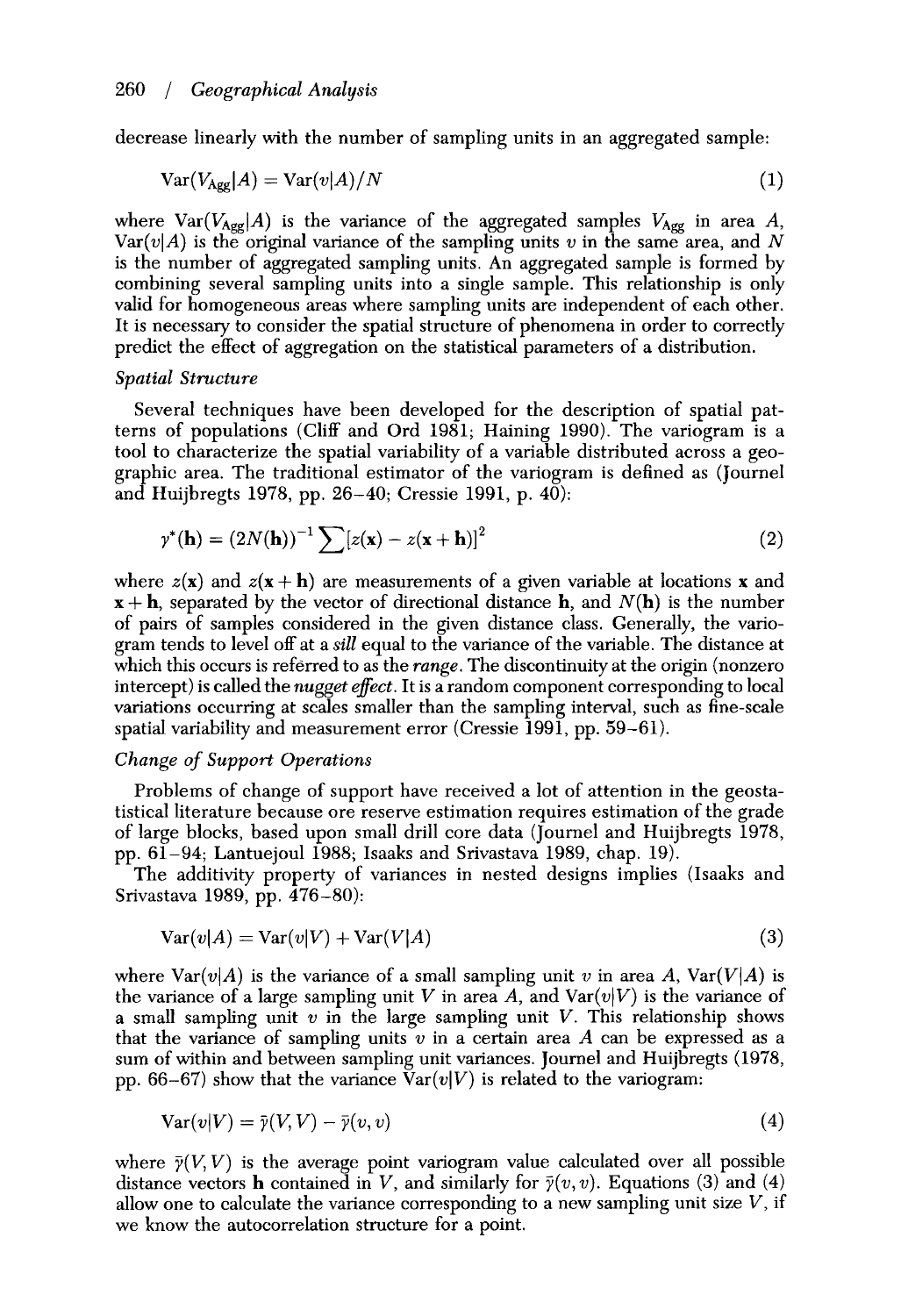When *u* is used to compute an empirical variogram, a regularized form of variogram is estimated. We then deduce a point model  $\gamma(\mathbf{h})$  (that is,  $v = 0$ ) from a regularized model  $\gamma_v(\mathbf{h})$ . If  $\gamma_v(\infty) = C_{1v}$ , which is the sill value or the variance component of the spatial structure for *v,* and if *w* is smaller than the range, then,

$$
C_{1v} = C_{1\bullet} - \bar{\gamma}(v, v) \tag{5}
$$

where  $C_{1\bullet}$  is the sill value for a point support. This relationship leads to

$$
C_{1\bullet}=C_{1\nu}/(1-F) \tag{6}
$$

where *F* is equal to  $\bar{y}_1(v, v)$ , representing the mean variogram value for a point variogram model with a sill equal to 1. Then, *F* can be computed from only the knowledge of the type of model and its range (Journel and Huijbregts 1978, p. 109). This correction only concerns the spatially structured part of the variance. The variance component ascribed to random variation and modeled by a nugget effect  $(C_0)$  follows the classical relationship [equation (1)].

The range of the spatial structure is affected by the size of the sampling units. The range of a spatial component  $C_{1v}$ , estimated from a support of size  $1 \times I = v$ , is  $a_{1} + I$ , where  $a_{1}$  is the practical range that would be measured if the support was a point (Journel and Huijbregts 1978, p. **84).** 

In practice, if the data are defined for a support *u,* we deduce first an approximate point model  $\gamma(\mathbf{h})$  which is coherent with the empirical variogram  $\gamma_v(\mathbf{h})$ . Obtaining the point support variogram from a regularized variogram is, strictly speaking, impossible as it requires knowledge of the point scale structure, which is *not* available. However, the main features (sill and range) of the new model  $\gamma_{\nu}(\mathbf{h})$  can be deduced from the model  $\gamma_{\nu}(\mathbf{h})$ . The following rules provide acceptable approximations to deduce the point variogram and the regularized variograms  $\gamma_{n'}(\mathbf{h})$  corresponding to new supports  $v'$ :

- 1. For the spatially structured part of  $\gamma_v(\mathbf{h})$ , the point variogram is approximated by a variogram of the same type with a practical range of  $a_{1\bullet} =$  $a_{1v} - l$  and a sill  $C_{1\bullet} = C_{1v}/(1 - F)$ .
- 2. For the variogram of the new support *u',* the above defined point variogram is used, assuming that  $\gamma_{v'}(h)$  is of the same type with a range  $a_{1\bullet} + l'$  and a sill  $C_{1v'} = C_{1\bullet} - \bar{\gamma}(v', v').$
- 3. The nugget effect component, corresponding to  $v'$ , is computed as  $C_{0v'} =$  $C_{0v} \bullet v/v'$ , where  $C_{0v}$  is the nugget effect corresponding to support *v*. This random component is added to the spatially structured model  $\gamma_{v'}(\mathbf{h})$  defined in step 2.

#### **RESULTS**

#### *Summary Statistics*

Summary statistics of tree density values for quadrats of  $5 \times 5$ ,  $10 \times 10$ , and  $20 \times 20$  meters, show that as size increases, extreme values disappear because they are diluted and combined into larger quadrats (Table 1). The mean remains constant but the variance decreases. The empirical results show an important departure from classical relationship predictions (Figure 1). Considering the empirical counts in  $5 \times 5$ -meter quadrats as our base for calculations (variance = 0.0610), we would expect variances of **0.0153** and 0.00381 for quadrats of  $10 \times 10$  and  $20 \times 20$  meters, respectively. These results are much smaller than the empirical variances of 0.0275 and 0.0161.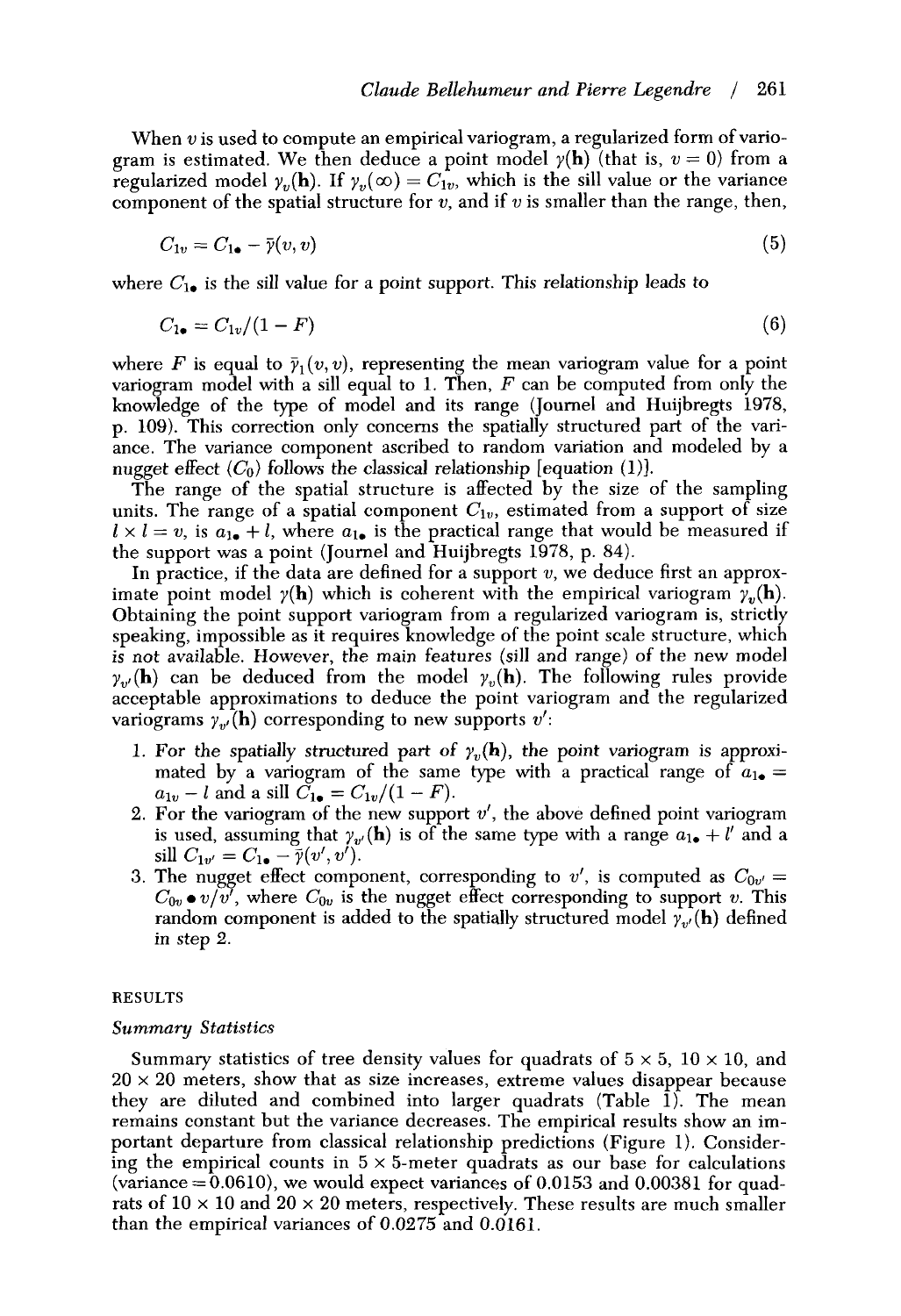# *262* / *Geographical Analysis*

#### **TABLE 1**

**Summary Statistics** for **Tree Density (number of trees per square meter) for Each Quadrat Size** 

|                  | Quadrat size $(m^2)$ |                |                |  |  |  |
|------------------|----------------------|----------------|----------------|--|--|--|
|                  | $5 \times 5$         | $10 \times 10$ | $20 \times 20$ |  |  |  |
| $\boldsymbol{n}$ | 20,000               | 5,000          | 1.250          |  |  |  |
| Mean             | 0.668                | 0.663          | 0.665          |  |  |  |
| Variance         | 0.0610               | 0.0275         | 0.0161         |  |  |  |
| Minimum          | 0.0                  | 0.0            | 0.33           |  |  |  |
| Maximum          | 1.72                 | 1.60           | 1.23           |  |  |  |



**FIG.** 1. **Relationship between the Variance and Quadrat Size for the Empirical Results and the Results Expected from the Classical Relationship (equation** 1)

## *Spatial Structure of Tree Density*

Empirical variograms of tree density corresponding to the  $5 \times 5$ -,  $10 \times 10$ -, and  $20 \times 20$ -meter sampling units, for the north-south and east-west directions, show well-defined sills (Figure 2). The underlying process is considered to be isotropic, that is,  $y(h)$  does not depend on the direction of h. Exponential models with nugget effect provided good adjustment to the empirical variograms:

$$
\gamma(\mathbf{h}) = C_0 + C_1(1 - \exp(-\mathbf{h}/k))
$$
\n<sup>(7)</sup>

where  $C_0$  is the nugget effect,  $C_1$  is the variability due to the structure in the exponential model, and *k* is a shape parameter (Table 2). The ratio of the nugget effect to the sill, called the relative nugget effect, can be used to evaluate sampling error and fine-scale spatial effects. The exponential model reaches its sill  $(C_0 + C_1)$  asymptotically. The practical range of an exponential model is defined as  $a = 3k$ , the distance at which the variogram is 95 percent of  $C_1$ .

**As** the quadrat size increases, sill values decrease and ranges increase. The most important effect is the decrease in relative nugget effect. For the  $5 \times 5$ meter quadrats, the proportion of random variation is very high (75 percent), and the process does not seem very strongly spatially structured. On the other hand, for  $20 \times 20$ -meter quadrats, the process displays an important spatially structured component accounting for **83** percent of the spatial variance.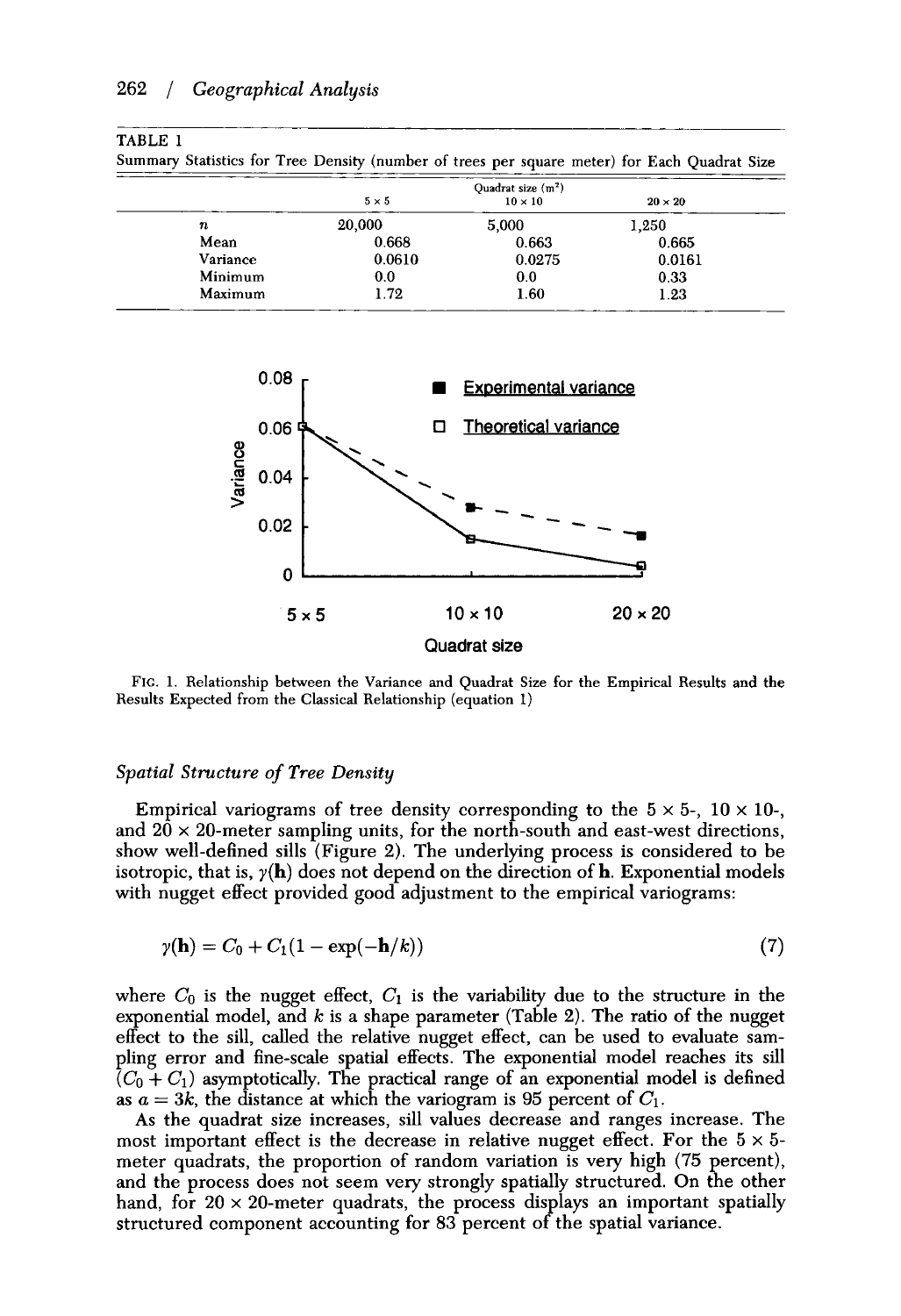

FIG. 2. Directional Variograms of the Tree Density Variable for  $5 \times 5$ -,  $10 \times 10$ -, and  $20 \times 20$ -**Meter Quadrats**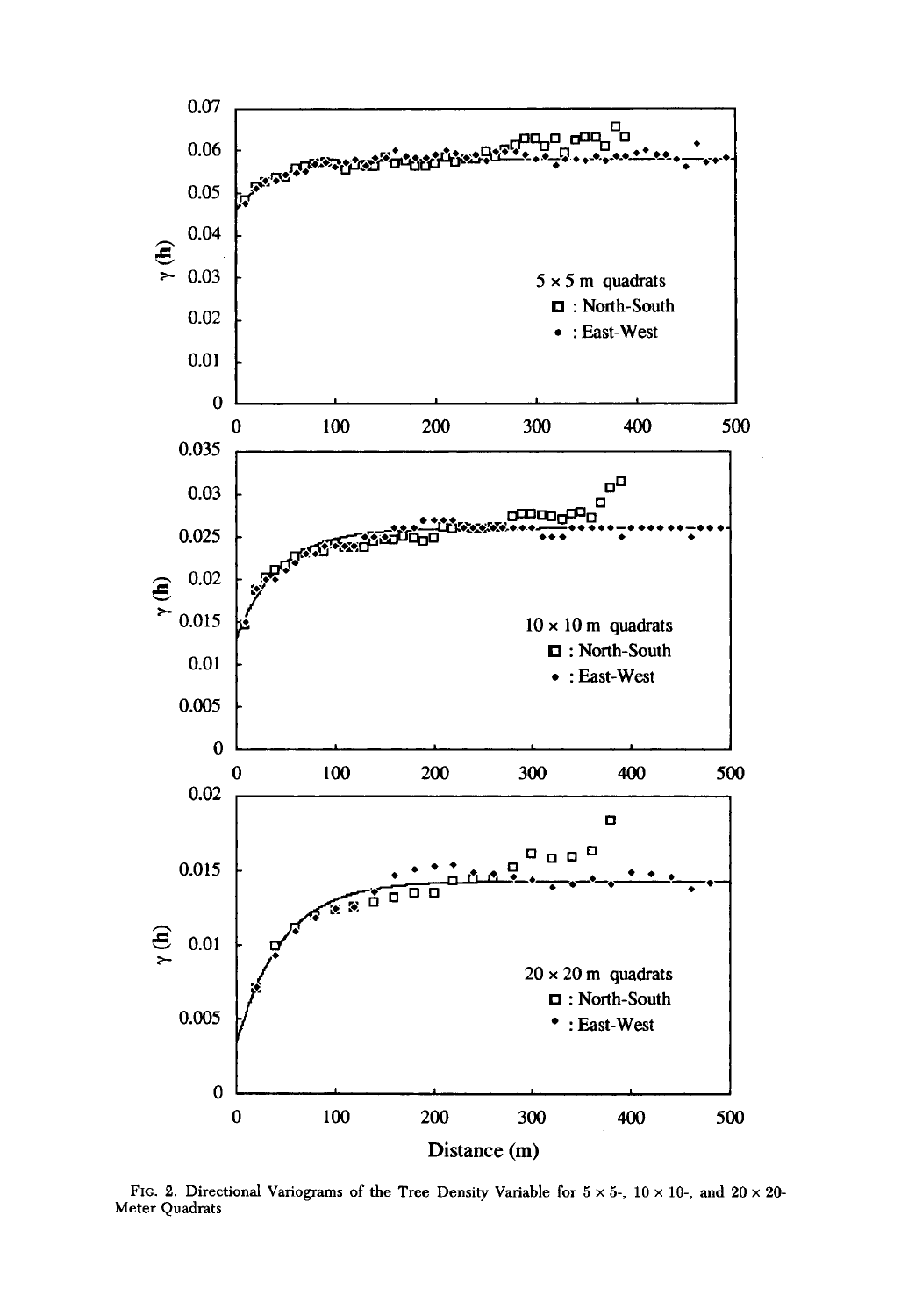# **264** *1 Geographical Analysis*

| Parameters of Exponential Variogram Models for Each Quadrat Size |         |        |        |                  |          |  |
|------------------------------------------------------------------|---------|--------|--------|------------------|----------|--|
| Ouadrat size $(m2)$                                              | C.      | C.     | Sill   | $\boldsymbol{a}$ | $RelC_0$ |  |
| $5 \times 5$                                                     | 0.0446  | 0.0151 | 0.0597 | 104              | 0.75     |  |
| $10 \times 10$                                                   | 0.0113  | 0.0139 | 0.0253 | 110              | 0.45     |  |
| $20 \times 20$                                                   | 0.00245 | 0.0118 | 0.0145 | 129              | 0.17     |  |

| TABLE 2 |                                                                  |  |  |  |  |
|---------|------------------------------------------------------------------|--|--|--|--|
|         | Parameters of Exponential Variogram Models for Each Ouadrat Size |  |  |  |  |

 $C_0$  is the nugget effect,  $C_1$  is the variance component associated to the structured spatial scale, the sill is  $C_0 + C_1$ , *a* is the practical range, and  $\widetilde{Rel} C_0$  is the relative nugget effect  $\widetilde{(C_0/(C_0+C_1))}$ .

| TABLE 3 |  |  |                                                    |
|---------|--|--|----------------------------------------------------|
|         |  |  | Parameters of the Change of Support Transformation |

|                     | Quadrat size $(m^2)$<br>$5 \times 5$ | $10 \times 10$ | $20 \times 20$ |  |
|---------------------|--------------------------------------|----------------|----------------|--|
|                     |                                      |                |                |  |
| $\bar{\gamma}(v,v)$ | 0.00123                              | 0.00234        | 0.00429        |  |
| F                   | 0.0755                               | 0.143          | 0.263          |  |
| $C_0$ (emp)         | 0.0446                               | 0.0113         | 0.00245        |  |
| $C_0(\inf)$         | 0.0446                               | 0.0112         | 0.00279        |  |
| $C_1$ (emp)         | 0.0151                               | 0.0139         | 0.0118         |  |
| $C_1(\inf)$         | 0.0151                               | 0.0140         | 0.0120         |  |
| Variance            | 0.0610                               | 0.0275         | 0.0161         |  |
| Var(v A)            | 0.0597                               | 0.0252         | 0.0148         |  |

 $y(v, v)$  is the average point variogram value calculated for a quadrat of size  $v$ .

F is the mean variogram value for the point variogram model with a sill equal to **1.** 

 $C_0$ (emp) is the empirical nugget effect.

 $C_0(\text{inf})$  is the nugget effect inferred from the empirical value of the  $5 \times 5$  quadrat size.

 $C_1$ (emp) is the empirical structured variance component.

 $C_1$ (inf) is the structured variance component inferred from the theoretical model.

 $Var(v|A)$  is the variance of a unit  $v$  in the study area  $A$ , given by the analytical relationship.

# *Empirical Verijication of the Change of Support Relationships*

The previous sections have shown empirically that changing the sampling unit size modifies the variance, as well as the spatial autocorrelation structure of data. We will now check whether the analytical solution allows the prediction of our empirically obtained results. For the 5 *x* 5-meter quadrat size, the practical range is  $3 \times 34.67$  meters = 104 meters (Table 2). Given that for an exponential model, the practical range equals  $3k$ , then the parameter  $a_{1\bullet}$  of a point model is equal to  $(3k - l)/3 = 33.0$ . Estimating the point sill value of the structured component requires the evaluation of the within-quadrat variance  $\bar{y}(v, v)$ . The mean value  $\bar{\gamma}(v, v)$  and the parameter *F* can be calculated numerically from function  $y(h)$  by discretizing sampling unit *v* into a finite number of points or by generating random lags within *w* (stochastic integration), and calculating the average variogram values for lags contained in *w* (Table *3).* 

Using the mean variogram values for the 5 x 5-meter quadrat size (Table *3),*  the point sill value of the structured component is given by formula (6) as

 $C_{1\bullet} = C_{1v}/(1 - F)$  $C_{1\bullet} = 0.0151/(1 - 0.0755)$  $C_{1\bullet} = 0.0163$ .

The theoretical point support variogram is an exponential model:

$$
\gamma(\mathbf{h}) = 0.0163(1 - \exp(-\mathbf{h}/33)).\tag{8}
$$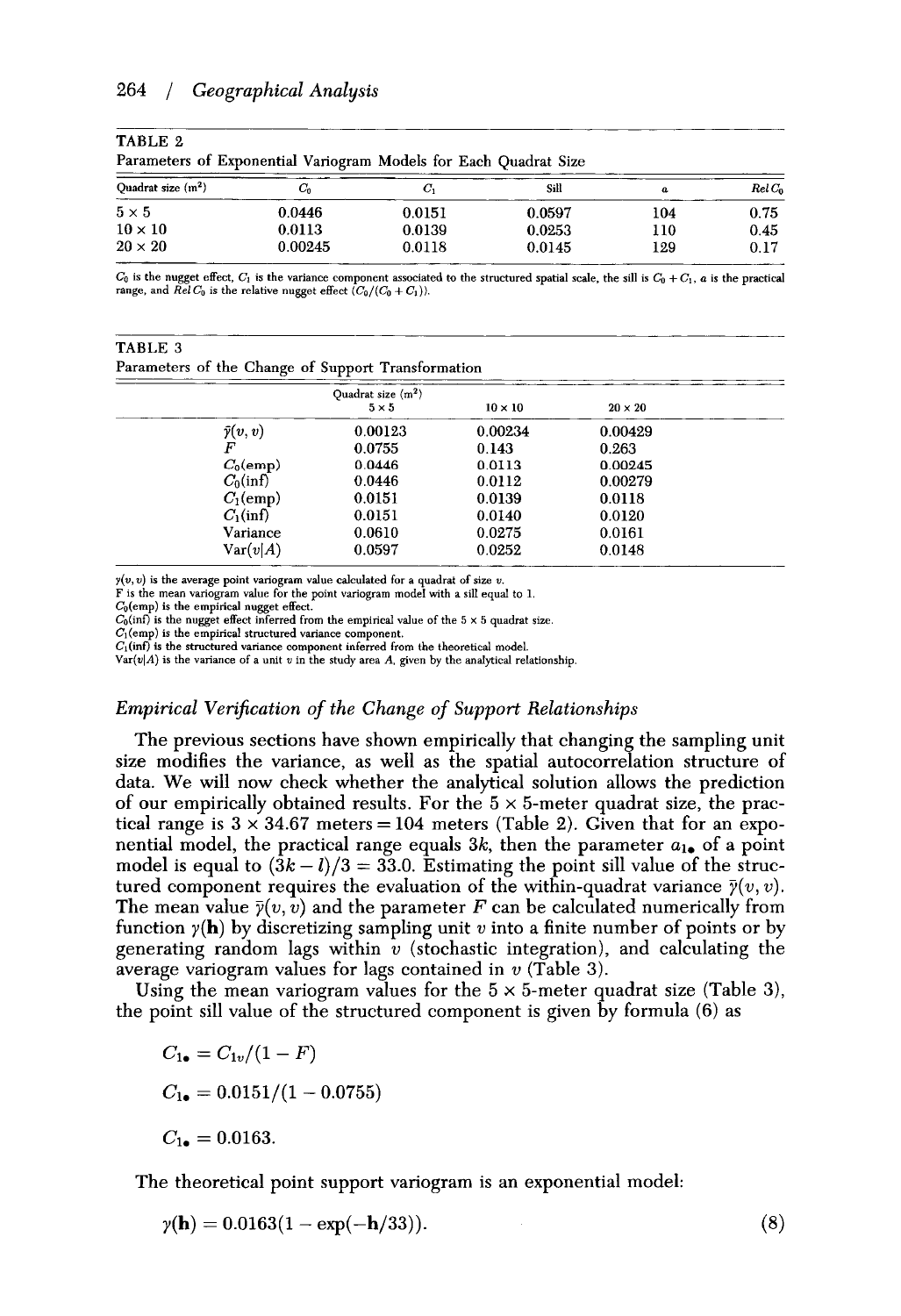Such a point variogram model could be deduced for any other quadrat size, as long as the quadrats are not too large relative to the range of the point variogram. From this theoretical point model, it is possible to calculate the variance of any given sampling unit size in the whole area and to find an appropriate variogram model describing the spatial structure features for various quadrat sizes.

The variogram models shown in Figure 2 have two components each: a random and a spatially structured component. The change in the random component due to a change of support follows the classical relationship [equation (l)]. The random component for the  $5 \times 5$ -meter quadrats is 0.0446. Therefore, for  $10 \times 10$ -meter quadrats, the random component should be 0.0112 (0.0446/4), and for  $20 \times 20$ -meter quadrats, 0.00279 (0.0446/16) (Table 3). The effect of a change of support operation on the spatially structured component of variance is given by equation (5). For  $10 \times 10$ -meter quadrats;  $\bar{\gamma}(v, v) = 0.00234$  (Table 3), the structured variance component for the  $10 \times 10$ -meter quadrat size is

 $C_{1(10\times10)} = C_{1\bullet} - \bar{\gamma}(10,10)$  $C_{1(10\times10)} = 0.0163 - 0.00234$  $C_{1(10\times10)} = 0.0140.$ 

This analytical solution gives a variance of  $0.0252$  for  $10 \times 10$ -meter quadrats  $(C_{0(10\times10)} + C_{1(10\times10)})$ . The empirical value is 0.0275, while the classical approach would have given 0.0153 (0.0610/4). The analytical solution above is closer to the empirical value than the classical relationship (Table *3).* The slight underestimation may be due to a long-range spatial structure in the north-south direction which is not modeled, considering the size of this structure compared with the size of the study area.

# **DISCUSSION**

Changing the size of sampling units induces changes in the variance and in the spatial autocorrelation structure of the data. Geostatistical theory considers the autocorrelation structure to perform change of support operations, using the within-support variance inferred from the variogram model. The method allows the prediction of the statistical parameters and the features of the spatial structure which would be observed for aggregated sampling units.

**A** change of support operation involves the following steps: (i) **A** variogram model  $\gamma_v(\mathbf{h})$  is derived from the empirical data, corresponding to a regularized form of variogram for a given sampling unit size *v*. (ii) A point model  $\gamma(\mathbf{h})$  is deduced from the regularized model, using equation (6):  $C_{1\bullet} = C_{1v}/(1 - F)$ . The variance component ascribed to random variation follows equation **(1).**  (iii) Once the point model  $y(h)$  and its parameters have been found, another expression  $\gamma_{v'}(\mathbf{h})$  can be derived for another sampling unit size v'. Knowledge of the point model allows one to calculate the mean variogram values  $\bar{\gamma}(v,v)$ for any sampling unit size.

The geostatistical predictions were verified using a data set about tree density in the tropical rain forest of the Pasoh Reserve. The comparison confirms that the results computed from the change of support relationships agree closely with empirical results. We have shown four key results:

(1) **As** the size of the sampling units increases, the variance decreases while the mean remains constant.